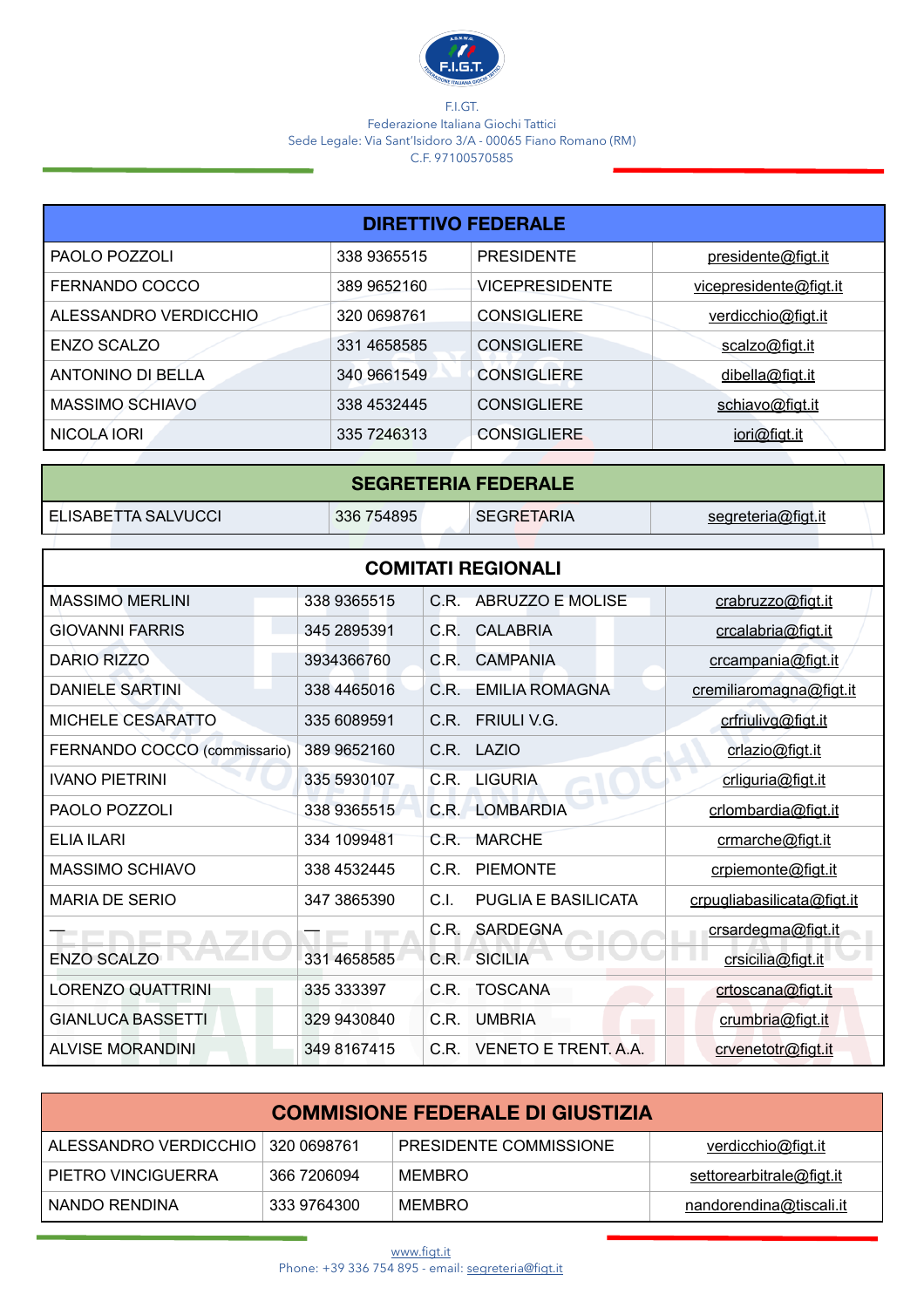

F.I.GT. Federazione Italiana Giochi Tattici Sede Legale: Via Sant'Isidoro 3/A - 00065 Fiano Romano (RM) C.F. 97100570585

## **INCARICHI E RESPONSABILI**

| <b>RELAZIONI ESTERNE</b> |             |                                   |  |  |
|--------------------------|-------------|-----------------------------------|--|--|
| ENZO SCALZO              | 331 4658585 | $\epsilon$ colzo $\omega$ fict it |  |  |

| <b>SETTORE LASERTAG</b> |             |                    |                  |  |
|-------------------------|-------------|--------------------|------------------|--|
| SERGIO PROFILI          | 333 5491383 | I RESP. LASER TAG. | lasertag@figt.it |  |

| <b>SETTORE GIOVANILE</b>                                                                 |  |  |  |  |
|------------------------------------------------------------------------------------------|--|--|--|--|
| RESP. SETTORE GIOVANILE<br>I ELISABETTA SALVUCCI<br>336 754895<br>settoregiovanile@figt. |  |  |  |  |

| <b>CIRCUITO AGONISTICO ITALIAN SHAKE</b> |             |                     |                      |  |
|------------------------------------------|-------------|---------------------|----------------------|--|
| <b>MARCO PELACANI</b>                    | 380 3218769 | RESP. ITALIAN SHAKE | italianshake@figt.it |  |
|                                          |             |                     |                      |  |

| <b>SETTORE MILSIM</b> |             |                     |  |  |
|-----------------------|-------------|---------------------|--|--|
| MASSIMO CARBONE       | 333 6123939 | <b>RESP. MILSIM</b> |  |  |

| <b>SETTORE GAME TACTICAL DOG</b> |             |                         |  |  |
|----------------------------------|-------------|-------------------------|--|--|
| I FABIO CHIANELLO                | 334 3162218 | RESP. GAME TACTICAL DOG |  |  |

| <b>UFFICIO LEGALE</b>   |             |                     |  |
|-------------------------|-------------|---------------------|--|
| I ALESSANDRO VERDICCHIO | 320 0698761 | <b>RESPONSABILE</b> |  |

|                |             | <b>SOCIAL NETWORK</b> |  |
|----------------|-------------|-----------------------|--|
| FERNANDO COCCO | 389 9652160 | <b>ADMIN</b>          |  |

| WEB MASTER SITI (Figt.it - finalifigt.it - forumfinlaifigt), INTRANET FIGT, GESTIONE email |             |              |                      |  |  |
|--------------------------------------------------------------------------------------------|-------------|--------------|----------------------|--|--|
| I FERNANDO COCCO                                                                           | 389 9652160 | RESPONSABILE | <u>cocco@figt.it</u> |  |  |
| l TIZIANO FONTANELLI                                                                       | 335 6052177 | RESPONSABILE | webmaster@figt.it    |  |  |